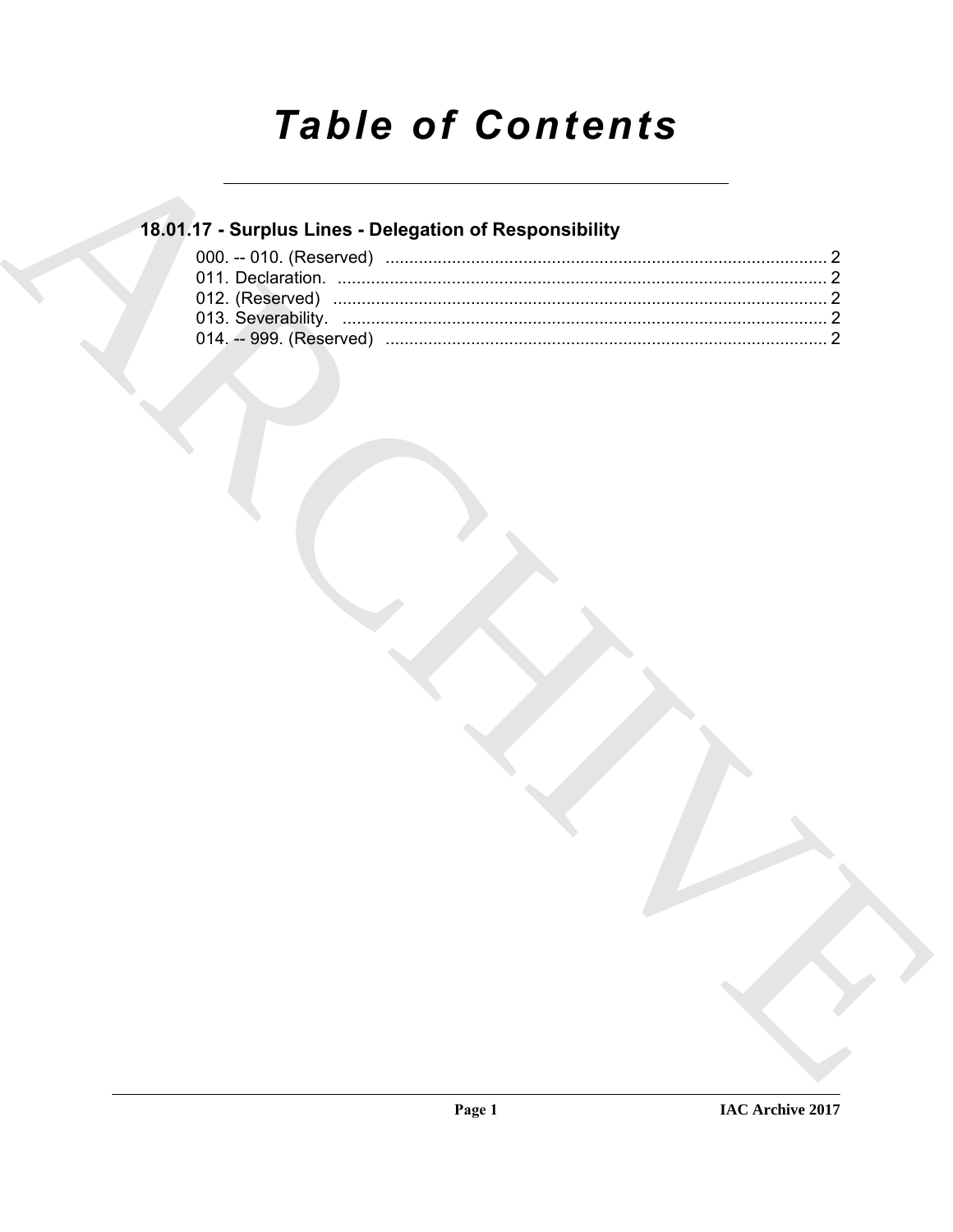#### **IDAPA 18 TITLE 01 CHAPTER 17**

#### **18.01.17 - SURPLUS LINES - DELEGATION OF RESPONSIBILITY**

#### <span id="page-1-1"></span><span id="page-1-0"></span>**000. -- 010. (RESERVED)**

#### <span id="page-1-6"></span><span id="page-1-2"></span>**011. DECLARATION.**

In accordance with Section 41-1232, Idaho Code, Rules of Chapter 12, Unauthorized Insurers and Surplus Lines, as amended by the First Regular Session of the 40th Legislature, the Director declares: (7-1-93) amended by the First Regular Session of the 40th Legislature, the Director declares:

<span id="page-1-8"></span><span id="page-1-7"></span>**01. Delegation of Responsibility to Surplus Lines Association**. That the Surplus Lines Association of Idaho, hereinafter called the Association, under the general supervision of the Department of Insurance, state of Idaho, has had delegated to it the responsibility for determination of eligibility for export of particular proposed coverages to eligible unauthorized insurers. (7-1-93) coverages to eligible unauthorized insurers.

**15.01.17 - SURPLUS LINES - DELEGATION OF RESPONSIBILITY**<br>
18.01.17 - SURPLUS LINES - DELEGATION OF RESPONSIBILITY<br>
18. DELEGATION (19. LAD, Calcul 2014) (and Calcul 2014) (and Calcul 2014) (and Calcul 2014) (and Calcul 2 **02. Broker Compliance**. That the Association is to examine all submissions from licensed resident and non-resident Idaho Surplus Lines Brokers to assure compliance with Section 41-1217, Idaho Code - ELIGIBLE SURPLUS LINES INSURERS. Section 41-1217, Idaho Code, provides that while any list of eligible Surplus Lines Insurers, which has been compiled by the Director, is in effect, the broker shall restrict to the insurers so listed all surplus lines business placed by him.

<span id="page-1-9"></span>**03. Fees and Charges**. That responsibility is granted to the Association so that it may, with the approval of the Director, effect such additional equitable fees and charges to be required of the insured in addition to the premium as fixed by the unauthorized insurer and the premium tax due the State of Idaho. (7-1-93) the premium as fixed by the unauthorized insurer and the premium tax due the State of Idaho.

<span id="page-1-10"></span>**04. Requirements of Surplus Lines Association**. That the Association, in addition to the responsibilities outlined above, shall:

**a.** For the protection of all concerned have its Articles, By-Laws, Rules, and Procedures approved by the Director. Any changes made therein should receive prior approval before being put into effect. However, any submitted change, if not acted on within sixty (60) days of receipt by the Director, will be deemed approved. (5-3-03)

**b.** File with the Director, and keep current, a list of its members. (7-1-93)

**c.** Keep complete records of all transactions concerning Surplus Lines to the end that proper tax may be collected on surplus lines policies and that proper reports will be forwarded to the Director as concerns all submissions. Submissions are to be made by licensed Idaho Surplus Lines Brokers through the Association to the Director on forms approved by the Director, and shall comply with requirements of Chapter 12, Idaho Code. (7-1-93)

**d.** Make its records available at any time for examination by the Director. (7-1-93)

**e.** Report through its manager to the Director any known violations of the Surplus Lines Law as cited 1, Chapter 12, Idaho Code. (7-1-93) in Title 41, Chapter  $\hat{12}$ , Idaho Code.

#### <span id="page-1-3"></span>**012. (RESERVED)**

#### <span id="page-1-4"></span>**013. SEVERABILITY.**

If any provision of this Rule shall be held invalid, the remainder of the Rule shall not be affected thereby. (7-1-93)

#### <span id="page-1-5"></span>**014. -- 999. (RESERVED)**